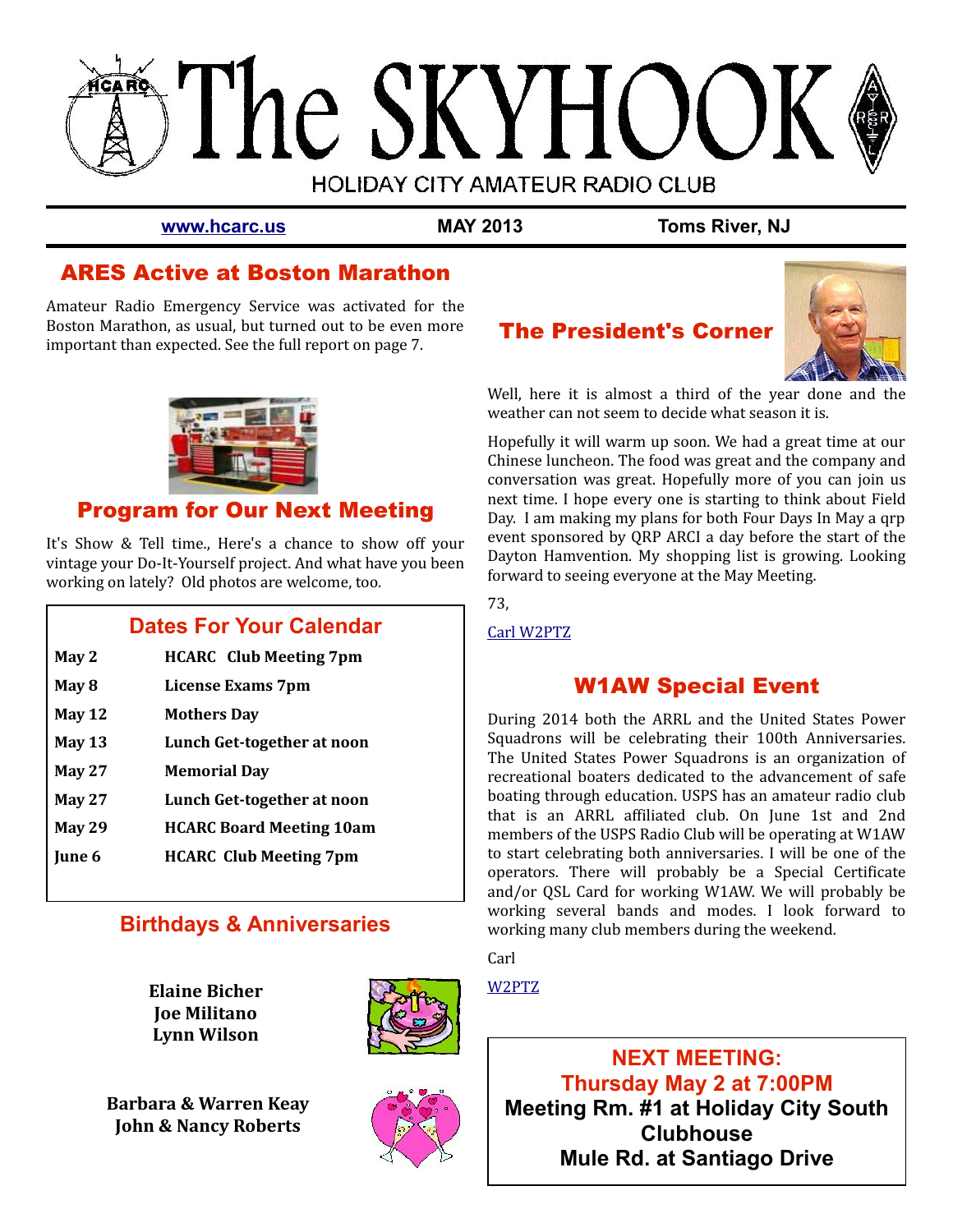



Paul Kaciuba, N2IFH, Silent Key

Folks,

It is my sad duty to inform you of the passing of our club member and good friend Paul Kaciuba, N2IFH. Paul passed on Wednesday March 26 at home. Paul was an avid CW operator and operated mostly 40 meters.

- Larry Puccio





# We Welcome New Member Ira Dechowitz, N2RKV

 Ira, now a General class licensee, was first licensed as a Tech Plus in 1992. He lives in the corner of Manchester that has a Toms River 08757 postal address and FM29ux grid code. His favorite band is 40m CW.



# Dave Ottenberg, WA2DJN, Awarded Certificate

At the April meeting, President Carl Lee presented Dave Ottenberg with a Certificate of Achievement honoring Dave's 55 years as a licensed radio amateur. Dave enjoys the challenge of making ham radios out of available parts as well as working QRP.

# The 2-meter Repeaters In and Around Ocean County

## *By Murray Goldberg,* [KD2IN](mailto:KD2IN@arrl.net)

These are the repeaters which I have checked for operation as of mid-March 2013. I have used 5 watts output from a base 2M radio. The antenna is a J-pole at about 15 feet above ground level.

| Input<br>(MHz) | PL<br>(kHz) | <b>Offset</b><br>(Hz) |                                                         |                   |
|----------------|-------------|-----------------------|---------------------------------------------------------|-------------------|
| 146.910        | 600         | 127.3                 | W2DOR                                                   | <b>Toms River</b> |
| 146.835        | 600         | 127.3                 | N <sub>2</sub> O <sub>O</sub>                           | Barnegat          |
| 145.170        | 600         | 131.8                 | <b>WA2RES</b>                                           | Manchester        |
| 146.445        | $-600$      | 131.8                 | KC <sub>2</sub> GUM                                     | Bayville          |
| 146.655        | $-600$      | 127.3                 | WA2JWR                                                  | <b>Toms River</b> |
| 146.700        | $-600$      | 192.8                 | N <sub>2</sub> NF                                       | Tuckerton         |
| 146.955        | $-600$      | 103.5                 | W2RAP                                                   | Lakewood          |
| 146.490        | $+1000$     | 141.3                 | W2NJR                                                   | Brick*            |
|                |             |                       | *Linked repeater network covering all major NJ highways |                   |
| 147.345        | $+600$      | 127.3                 | WA3BXW                                                  | Camden            |
| 145.470        | - 600       | 127.3                 | KC <sub>2</sub> QVT                                     | Chatsworth        |

[For a list of coordinated repeaters, including other bands, see [www.arcc-inc.org](http://www.arcc-inc.org/) for Southern NJ and Eastern PA, and [www.MetroCor.net](http://www.MetroCor.net/) for Northern NJ and Metropolitan NYC.]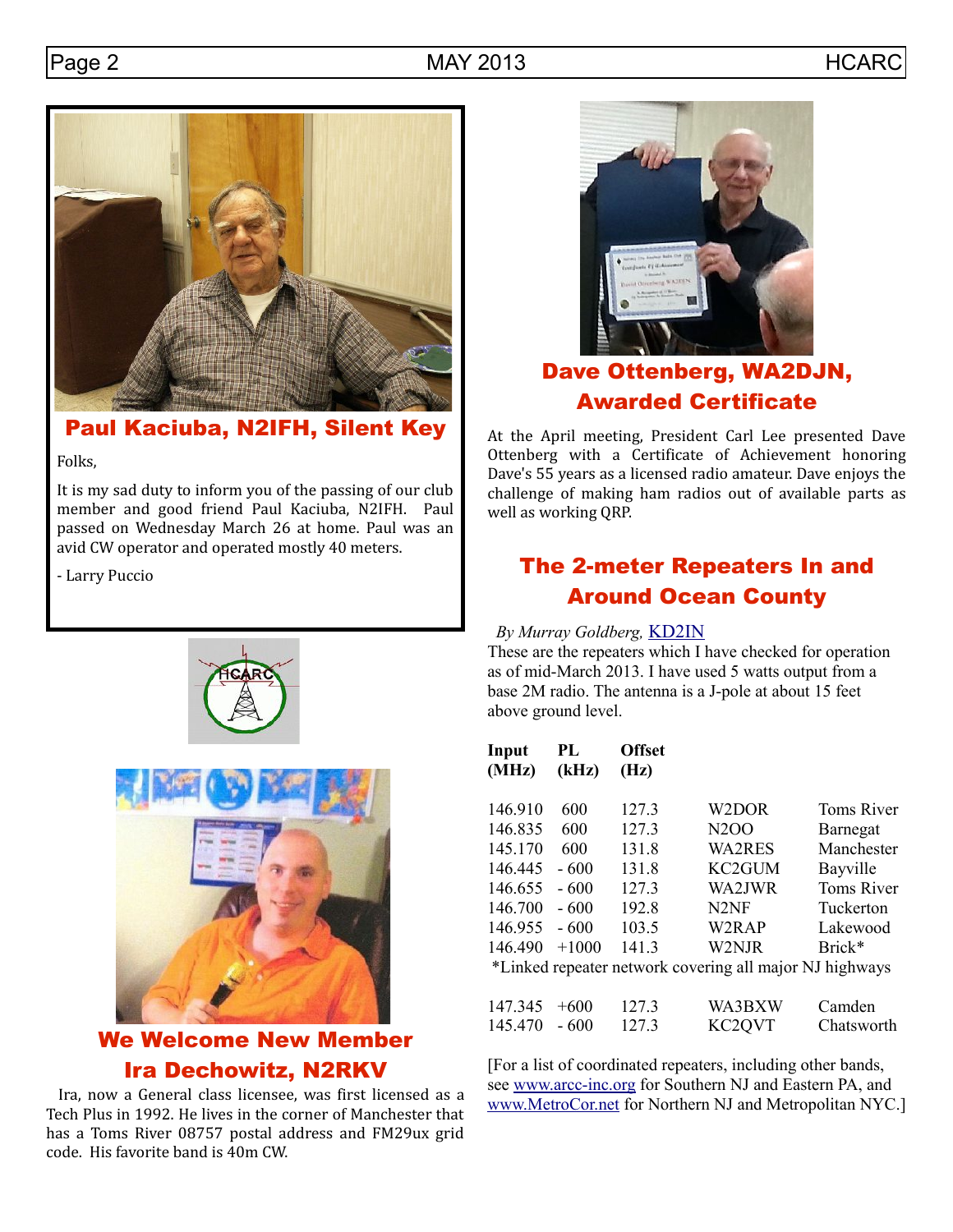## The 60m Band

 60 meters is a strange one. Instead of a range of frequencies, we have just five channels, and it's shared with other services which have higher priority. Most nations don't list 60m as an amateur band in their allocation chart, so don't expect any DX.

 Power is limited to 100W Effective Radiated Power. That's less than PEP, because ERP includes antenna gain.

 For CW, set the carrier frequency to the center of the channel.

 When using SSB, we are required to use USB (upper sideband), rather than LSB (lower sideband), even though it's below 10 MHz.

 For all modes that use SSB, and that includes all those modes that use an SSB rig with a sound card, you set your carrier frequency 1.5kHz below the center of the channel. Because the carrier is outside the allocated frequency range, it, and the lower sideband, must be well suppressed.

#### **Here's the official FCC regulation:**

(1) In the 5330.5–5406.4 kHz band (60 m band), amateur stations may transmit only on the five center frequencies specified in the table below. In order to meet this requirement, control operators of stations transmitting phone, data, and RTTY emissions (emission designators 2K80J3E, 2K80J2D, and 60H0J2B, respectively) may set the carrier frequency 1.5 kHz below the center frequency as specified in the table below. For CW emissions (emission designator 150HA1A), the carrier frequency is set to the center frequency. Amateur operators shall ensure that their emissions do not occupy more than 2.8 kHz centered on each of these center frequencies.

#### **60 m BAND FREQUENCIES (kHz)**

(2) Amateur stations transmitting on the 60 m band must not cause harmful interference to, and must accept interference from, stations authorized by:

 (i)-The United States (NTIA and FCC) and other nations in the fixed service; and

 (ii)-Other nations in the mobile except aeronautical mobile service.

## **Internet and e-Mail Address Links**

Internet addresses and most callsigns in The SKYHOOK are now hyperlinks. If clicking on the link does not bring up the web site, copy the address and paste it into your search box.

## **HCARC Official Badge Ordering**

The club's official badge maker is the Capital Engraving Co. in Longview, WA. To order a badge, simply call Capital at 1-800-628-4985 after 1PM M-F. All that is required is to give your call and first name and your mail address. Use your credit card to pay. Cost is \$12.50 plus \$2 S&H. Al Ross WA7UQE will take care of you and put the official logo and club name on your personal badge.

#### *[Our VE Crew](mailto:lpuccio1@comcast.net?subject=VE)*

Murray [KD2IN,](mailto:kd2in@arrl.net) John [K2JWH,](mailto:johnhinbarnegat@gmail.com) Ed [W1EAP,](mailto:epicciuti@hotmail.com) Larry [K2QDY,](mailto:lpuccio1@comcast.net) John [KQ4WR,](mailto:kq4wr@arrl.net) Stan [KB2PD,](mailto:kb2pd@arrl.net) Steve [N2WLH,](mailto:n2wlh@arrl.net) Kevin [W2FA](mailto:w2fa.kgw@gmail.com) Walter **KC2LFD**.

*License exams are given on the second Wednesday of each month at Holiday City South Clubhouse, Bldg A, which is at the corner of Mule Rd. and Santiago Dr.*

*Directions: Go to Mule Rd. and to the corner of Santiago Dr. Turn into Santiago Dr., then into the parking lot in front of the pool. Enter bldg. on right*

#### **CLUB COMMITTEES**

*Refreshments:* Ed Baranowski *Webmaster:* Steve [N2WLH,](mailto:n2wlh@arrl.net) Carl [W2PTZ](mailto:w2ptz@arrl.net) *Publicity:* Ed [W1EAP](mailto:epicciuti@hotmail.com) *Programs:* Murray [KD2IN](mailto:kd2in@arrl.net) *Sunshine:* Dave [WA2DJN](mailto:wa2djn3@verizon.net) *Field Day:* Larry [K2QDY](mailto:lpuccio1@comcast.net) *VE Sessions:* Larry [K2QDY](mailto:lpuccio1@comcast.net) & the crew *Skyhook:* John Roberts [KQ4WR](mailto:kq4wr@arrl.net) *Fund Raising:* vacant *Membership:* Murray [KD2IN](mailto:kd2in@arrl.net)

#### HOLIDAY CITY AMATEUR RADIO CLUB Toms River, New Jersey

|                        | Web Site <b>WWW.hcarc.us</b> |                    |              |  |  |  |
|------------------------|------------------------------|--------------------|--------------|--|--|--|
| President              | Carl Lee                     | W2PTZ              | 732 237-2421 |  |  |  |
| Vice President         | vacant                       |                    |              |  |  |  |
| Secretary              | John Hann                    | K <sub>2</sub> JWH | 609 660-0985 |  |  |  |
| Treasurer              | Larry Puccio                 | K <sub>2</sub> ODY | 732 349-2950 |  |  |  |
| <b>Executive Board</b> | John Roberts                 | KO4WR              | 732-350-1162 |  |  |  |
| <b>Executive Board</b> | Ed Picciuti                  | <b>W1EAP</b>       | 732 736-0955 |  |  |  |
| Executive Board        | Don Smith                    | W <sub>2III</sub>  | 732 505-4821 |  |  |  |
| W2HC Trustee           | Don Smith                    | W2III              | 732 505-4821 |  |  |  |
|                        |                              |                    |              |  |  |  |

Membership is open to all interested persons. Ham license is not required. Dues are \$20.00 per year, payable Jan 1<sup>st</sup>. Members joining during the year will have the dues prorated. Family membership \$30.00.

---------------------------------------------------------- Meetings are held on the first Thursday of every month, at 7:00 pm. Location: Meeting Room #1 in the Holiday City South Clubhouse. Directions: Go to Mule Rd. and to the corner of Santiago Dr. Turn into Santiago Dr., then into the parking lot in front of the pool. Enter bldg. On right.

--------------------------------------------------------- The SKYHOOK is published monthly. Editor and Publisher: John Roberts [KQ4WR](mailto:kq4wr@arrl.net) phone: 732 350-1162 E-mail [KQ4WR@arrl.net](mailto:KQ4WR@arrl.net) Send all newsletter items to: John Roberts 7 Lincoln Ct. Whiting, NJ 08759-1505, or e-mail [KQ4WR@arrl.net](mailto:KQ4WR@arrl.net)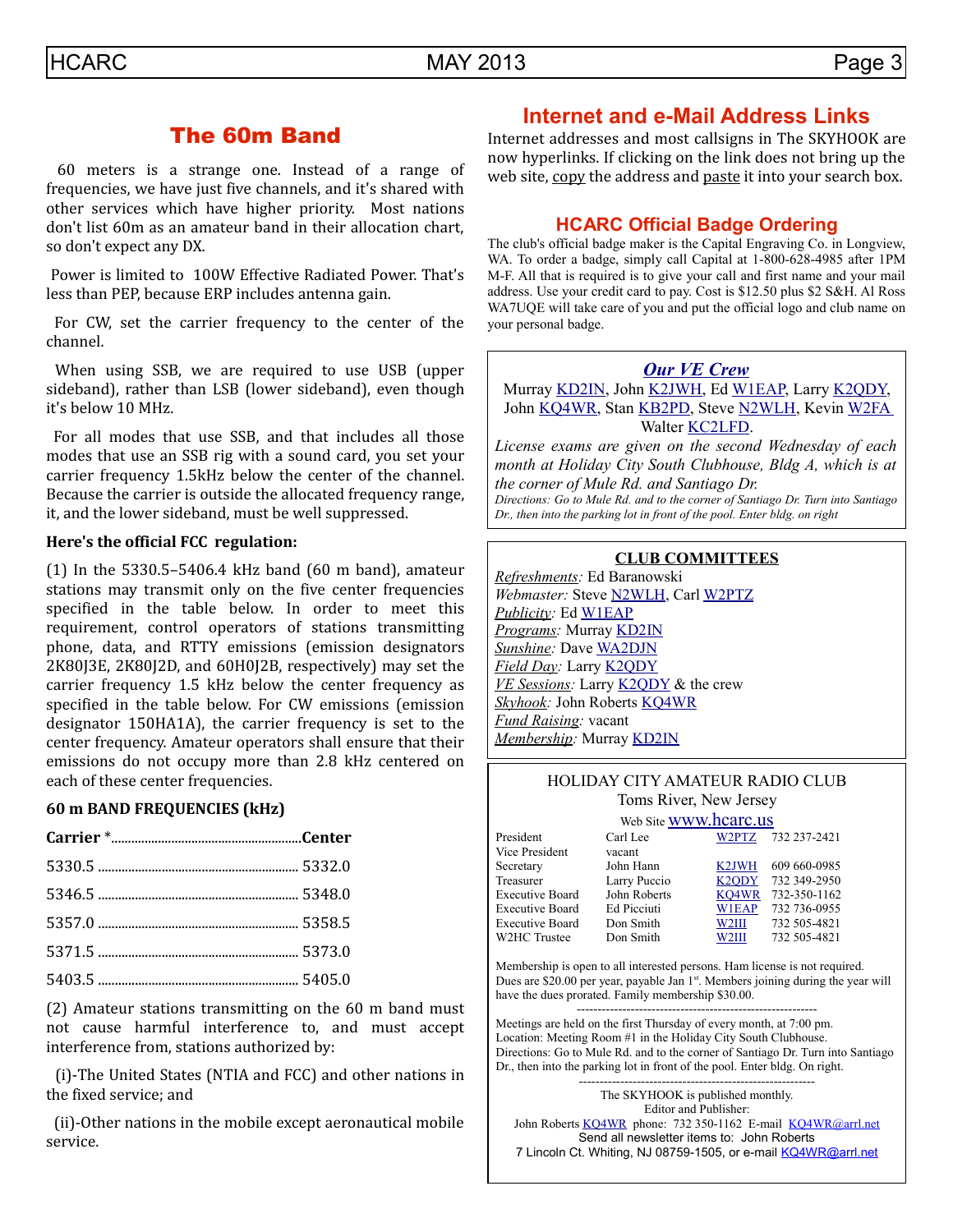## The 80m Band (incl 75 meters)

|      | 3500 - 3510  | CW - (DX)                  |  |  |  |  |
|------|--------------|----------------------------|--|--|--|--|
|      | 3510 - 3525  | CW - (Contests)            |  |  |  |  |
|      | 3525 - 3560  | CW - (Contests)            |  |  |  |  |
|      | $COA = 3555$ | $CW - (QRS)$               |  |  |  |  |
|      | $COA = 3560$ | $CW - (QRP)$               |  |  |  |  |
|      | 3560 - 3580  | CW & Slow Data (<200Hz BW) |  |  |  |  |
|      | 3580 - 3590  | All narrowband modes       |  |  |  |  |
|      | $COA = 3580$ | <b>PSK31</b>               |  |  |  |  |
|      | 3581.5       | W1AW CW (Practice, etc)    |  |  |  |  |
|      | 3590 - 3600  | All narrowband modes       |  |  |  |  |
|      | $COA = 3595$ | Unattended data stations   |  |  |  |  |
|      | 3597.5       | W1AW Data (Bulletins)      |  |  |  |  |
|      | 3600 - 3650  | All modes - (SSB Contests) |  |  |  |  |
|      | $COA = 3630$ | Digital voice              |  |  |  |  |
|      | 3650 - 3700  | All modes (SSB)            |  |  |  |  |
|      | $COA = 3690$ | SSB (QRP)                  |  |  |  |  |
|      | 3700 - 3775  | All modes - (SSB Contests) |  |  |  |  |
|      | $COA = 3750$ | Emergency                  |  |  |  |  |
|      | $COA = 3775$ | Image                      |  |  |  |  |
|      | 3775 - 3800  | All modes- (SSB DX)        |  |  |  |  |
|      | 3800 - 3900  | All modes                  |  |  |  |  |
|      | $COA = 3845$ | Image                      |  |  |  |  |
|      | $COA = 3885$ | AM                         |  |  |  |  |
|      | $COA = 3985$ | Emergency                  |  |  |  |  |
|      | 3990.        | W1AW SSB (Bulletins)       |  |  |  |  |
|      | 3900 - 4000  | All modes                  |  |  |  |  |
| TGAE |              |                            |  |  |  |  |

N

Technician and Novice licensees may use CW (only) up to 200W in the 3525-3600 kHz sub-band. General class (G), Advanced class (A) and Extra class (E) licensees may use sub-bands as indicated in the chart. Below 3600 kHz, only modes having bandwidth of 200Hz or less, such as CW, are permitted. Between 3580 and 3600, bandwidths up to 500 Hz are allowed. From 3600 to 4000, up to 2.8kHz bandwidth, including SSB (use LSB) voice, is permitted. Despite that, AM is permitted (but discouraged). Historically, the phone portion, once reserved for "Class A" licensees, is known as the 75 meter band.

## Getting A Vanity Callsign

by Urb LeJeune, W1UL

I've helped many people get a vanity call. The problem is that it takes more time to help someone apply than it takes to do it myself.

I'll make an offer to any HC member to apply for their vanity call application for free but there is a \$15 FCC application

## fee.

They should check the FCC database or QRZ first to make sure the call they want is available.

Caution, 1X2 calls are a very special case and anyone wishing to apply for one should call me first at 609-296- 5856.

73,

Urb

## How's DX?

#### *From about March 15 to about April 14*

#### **Joe Militano, KC2QLA worked:**

| 10 <sub>m</sub> | <b>SSB</b> | CX2DK             | Uruguay         |
|-----------------|------------|-------------------|-----------------|
| 10 <sub>m</sub> | <b>SSB</b> | PY2DXA            | <b>Brazil</b>   |
| 10 <sub>m</sub> | <b>SSB</b> | D44BS             | Cape Verde      |
| 10 <sub>m</sub> | <b>SSB</b> | 6V7S              | Senegal         |
| 10 <sub>m</sub> | <b>SSB</b> | KP2MM             | Virgin Is       |
| 10 <sub>m</sub> | <b>SSB</b> | NP3PR             | Puerto Rico     |
| 10 <sub>m</sub> | <b>SSB</b> | TG9NX             | Guatemala       |
| 10 <sub>m</sub> | <b>SSB</b> | LO7H              | Argentina       |
| 10 <sub>m</sub> | <b>SSB</b> | HK1NA             | Columbia        |
| 15 <sub>m</sub> | <b>SSB</b> | KP2/J56RRR        | Virgin Is       |
| 15 <sub>m</sub> | <b>SSB</b> | E77XZ             | Bosnia-Herzegov |
| 15 <sub>m</sub> | <b>SSB</b> | EE1W              | Spain           |
| 15 <sub>m</sub> | <b>SSB</b> | 5D5A              | Morocco         |
| 15 <sub>m</sub> | <b>SSB</b> | TM1W              | France          |
| 15 <sub>m</sub> | <b>SSB</b> | DR <sub>1</sub> A | Germany         |
| 15 <sub>m</sub> | <b>SSB</b> | KP4RV             | Puerto Rico     |
| 15 <sub>m</sub> | <b>SSB</b> | CR3A              | Madeira Is      |
| 15 <sub>m</sub> | <b>SSB</b> | 8P5A              | Barbados        |
| 15 <sub>m</sub> | <b>SSB</b> | 1K4GRO            | Italy           |
| 17 <sub>m</sub> | <b>SSB</b> | FS/DK50N          | Saint Martin    |
| 17 <sub>m</sub> | <b>SSB</b> | LY23A             | Lithuania       |
| 20 <sub>m</sub> | <b>SSB</b> | 9A9RR             | Croatia         |
| 20 <sub>m</sub> | <b>SSB</b> | <b>ED57</b>       | Spain           |
| 20 m            | SSB        | KP2MM             | Virgin Is.      |
| 20 m            | <b>SSB</b> | P <sub>4</sub> OL | Aruba           |
| 20 m            | <b>SSB</b> | CO2GG             | Cuba            |
| 20 m            | <b>SSB</b> | PY2EE             | <b>Brazil</b>   |
| 20 <sub>m</sub> | <b>SSB</b> | TM6M              | France          |
| 20 <sub>m</sub> | <b>SSB</b> | KG2A/UPG          | Bermuda         |
| 20 <sub>m</sub> | <b>SSB</b> | YW4D              | Venezuela       |
| 20 <sub>m</sub> | <b>SSB</b> | EI7M              | Ireland         |
| 20 <sub>m</sub> | <b>SSB</b> | VE7GL             | Canada          |
| 20 m            | <b>SSB</b> | GW9T              | Wales           |
| 20 m            | <b>SSB</b> | 9A33P             | Croatia         |
| 20 <sub>m</sub> | <b>SSB</b> | EA7LL             | Spain           |
| 20 <sub>m</sub> | <b>SSB</b> | ED8W              | Canary Is.      |
| 20 <sub>m</sub> | <b>SSB</b> | DM4X              | Germany         |
| 20 <sub>m</sub> | <b>SSB</b> | CQ9T              | Madeira Is.     |
| 40 m            | <b>SSB</b> | VY2LI             | Canada          |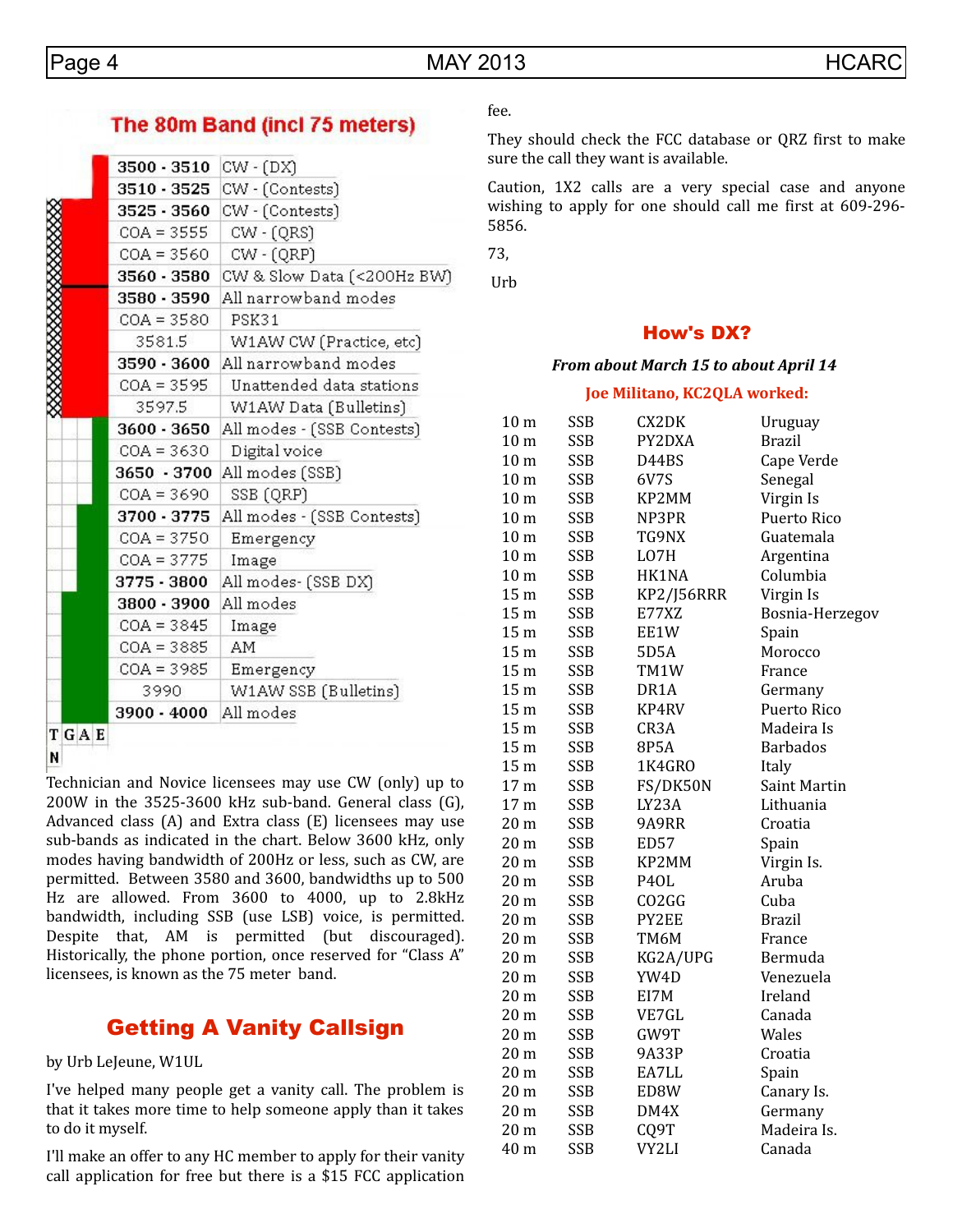| 17 <sub>m</sub> | <b>SSB</b> | FS/DK50N      | St. Martin              |
|-----------------|------------|---------------|-------------------------|
| 12m             | SSB        | VP8LIZ        | <b>Falkland Islands</b> |
| 30m             | <b>CW</b>  | FS/LY2IJ      | St. Martin              |
| 17 <sub>m</sub> | CW         | FS/LY2IJ      | St. Martin              |
| 17 <sub>m</sub> | CW         | V44KA0        | St. Kitts & Nevis       |
| 17m             | CW         | PJ7/NOTG      | St. Maarten             |
| 30m             | CW         | 10/S53R       | Italy                   |
| 17 <sub>m</sub> | CW         | <b>TK0INT</b> | Cerbicales I            |
| 17 <sub>m</sub> | CW         | TK1INT        | Sanguinaires            |
| 17 <sub>m</sub> | <b>SSB</b> | CO20Q         | Cuba                    |
|                 |            |               | Cipriano & Lavezzi      |
| 17 <sub>m</sub> | <b>CW</b>  | TK2INT        | Is                      |
| 20m             | <b>SSB</b> | J5UAP         | Guinea-Bissau           |
| 17 <sub>m</sub> | CW         | <b>RW0SC</b>  | Asiatic Russia          |
| 15m             | CW         | TR8CA         | Gabon                   |
| 17 <sub>m</sub> | SSB        | S58N          | Slovenia                |
| 20 <sub>m</sub> | SSB        | OD5ZZ         | Lebanon                 |
| 17 <sub>m</sub> | <b>CW</b>  | TK5MH         | Corsica                 |
| 15m             | CW         | <b>H700RO</b> | Nicaragua               |
| 12m             | <b>CW</b>  | 5W0M          | Samoa                   |
| 17 <sub>m</sub> | <b>CW</b>  | 5T0JL         | Mauritania              |
| 17 <sub>m</sub> | CW         | J6/N7QT       | St. Lucia               |
| 17m             | CW         | <b>H700R0</b> | Nicaragua               |
| 17 <sub>m</sub> | RTTY       | 5W0M          | Samoa                   |

#### **Larry Puccio, K2QDY worked:**

| CW         | 9K2MU  | Kuwait       |
|------------|--------|--------------|
| CW         | ER3GQ  | Russia       |
| CW         | ES3AY  | Estonia      |
| CW         | RK6HO  | Russia       |
| CW         | TA1BJ  | Turkey       |
| CW         | Z30U   | Macedonia    |
| SSB        | 5D5A   | Morocco      |
| SSB        | IK2WZM | Italy        |
| SSB        | ED8W   | Canary Is    |
| SSB        | J88DR  | St. Vincent  |
| <b>SSB</b> | PX2C   | Brazil       |
| CW         | 7T9A   | Algeria      |
| CW         | DJ9IB  | Germany      |
| CW         | EA3GG  | Spain        |
| CW         | GX8HRO | England      |
| CW         | OH6VL  | Finland      |
| CW         | SP9MZH | Poland       |
| CW         | 7Z1HL  | Saudi Arabia |
| CW         | HZ1TT  | Saudi Arabia |
| CW         | LU8MFF | Argentina    |
|            |        |              |

## In the Spring a Young Ham's Fancy Lightly Turns to Thoughts of Dayton Hamvention

#### *By John Roberts, [KQ4WR](mailto:KQ4WR@arrl.net)*

Yes, it's that time of year again. I've only been there once. My son, KD4WCL, who had just received his Tech license, took me there. I had let my Advanced class license expire decades earlier, so I had to buy a copy of *The FCC Rules Book* at the [ARRL](http://www.arrl.org/) booth to see what had changed. A month later, I passed the 5 wpm code, Tech test, 13 wpm code, General, and Advanced class tests. All in one sitting. A month later, I passed the 20 wpm code and Extra class exams.

The [Hamvention](http://www.hamvention.org/) (the world's fair of amateur radio) is May 17 -19 at the HARA Arena near Dayton, Ohio.



A sideband is a signal produced when a signal, such as an unmodulated carrier, is modulated by another signal, such as audio, video, digital pulses, or even Morse code.

The result is normally two sets of signals, called sidebands, at frequencies which are the sum and difference frequencies of the original signals.

In AM modulation, for example, if a 3885kHz carrier is modulated by a 1kHz audio tone, signals will be produced at 3886kHz (the sum) and 3884kHz. (the difference).

What is actually happening is that the instantaneous values of the 3885kHz sine wave are being multiplied by the instantaneous values of the 1kHz sine wave.

For single sideband (SSB), the multiplication is usually done by a circuit called a balanced modulator, which outputs the sidebands, but not the original signals. The unwanted sideband must then be filtered out, leaving only either the sum (upper) or difference (lower) sideband.

The important thing to remember is that your signal is not a single frequency, but a range of frequencies, so be sure your sidebands are within the band limits.

When using USB SSB on one of the five channels of the 60m band, you set your (suppressed) carrier 1500Hz below the center of the channel, so your single (upper) sideband fits within the channel.

I hope this helped.

73,

[Elmer](mailto:KQ4WR@arrl.net)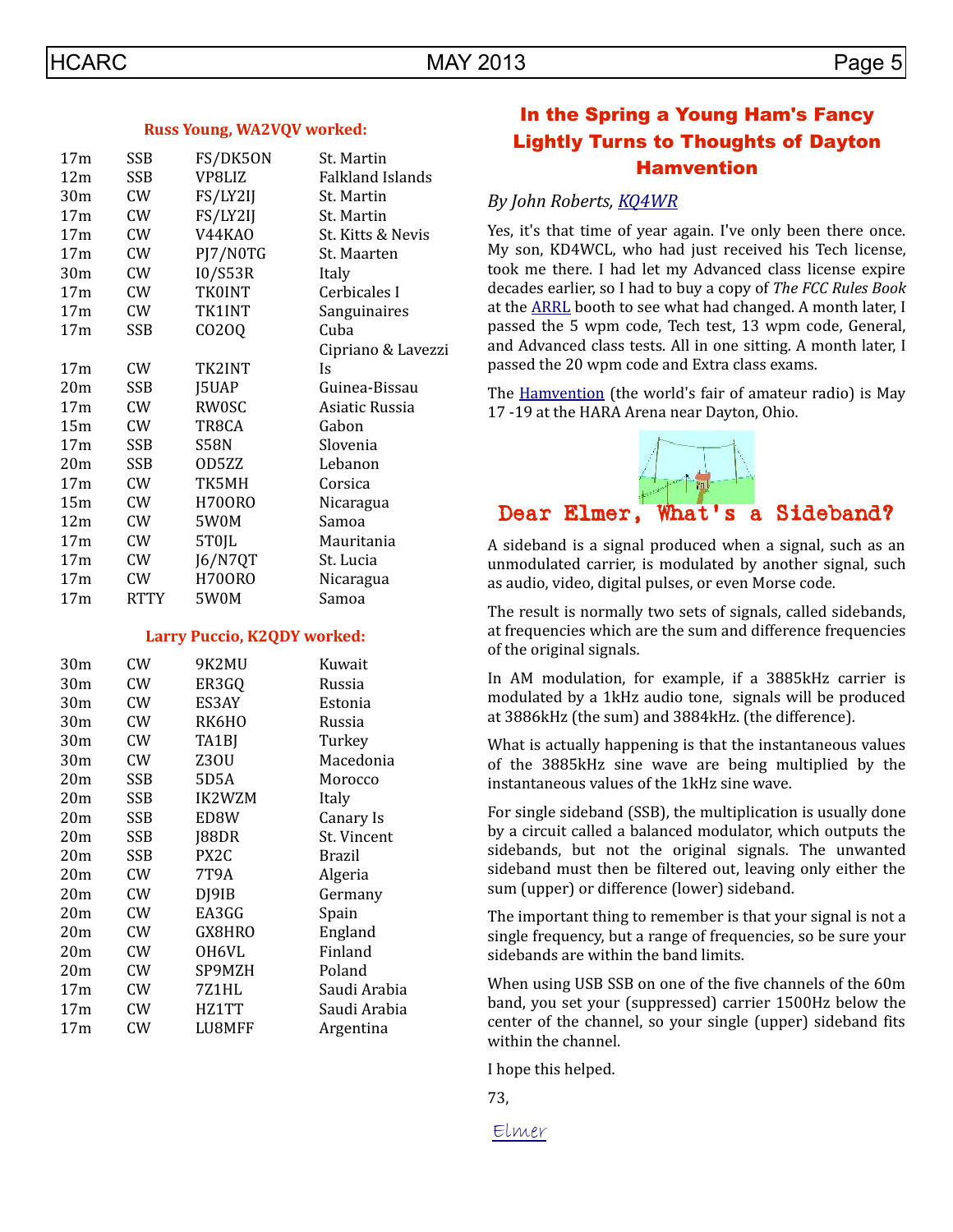| Start  End |      | Entity               | Callsign           | QTH                  | QSL via       | Con/lotA  | ITU |    | ICQ MCS          | Miles    | Dir        | Bands           | Modes      |
|------------|------|----------------------|--------------------|----------------------|---------------|-----------|-----|----|------------------|----------|------------|-----------------|------------|
|            |      |                      |                    |                      |               |           |     |    |                  |          |            |                 |            |
| 4/27       | 5/01 | Mariana Is           | NH <sub>O</sub> J  | Tinian I             | JJ2VLY        | OC-086    | 64  | 27 | QK25ta           | 7857     | .<br>NW    | 80-10m          | <b>CRS</b> |
| 4/22       | 5/04 | Ogasawara            | JD1BMH             | Chichijima I         | JD1BMH Buro   | AS-131    | 45  | 27 | QL16cb           | 7246     | INNW.      | 40-10m          | <b>CRS</b> |
| 4/27       | 5/04 | Antigua              | V <sub>25</sub> PM | Falmouth Hbr         | KB4GYT        | ΝA        | 11  | 8  | FK97ca           | 1152     | <b>SSE</b> |                 | CPS        |
| 4/27       | 5/04 | Tunisia              | TA8IT              | Djerba               |               | AF-083    | 37  | 33 | JM53iv           | 4534 ENE |            | HF 6m           | CPRS       |
| 4/26       | 5/05 | Senegal              | 6V7T               |                      | F5RAV Dir     | ΙAΕ       | 46  | 35 | IK24             | 3940 E   |            |                 | PS         |
| 4/28       | 5/04 | Ogasawara            | JD1BLY             | Chichijima I         | <b>JI5RPT</b> | AS-031    | 45  | 27 | QL16cb           | 7246     | <b>NNW</b> | 40-10m          | CDS        |
| 4/28       | 5/05 | Ogasawara            | JD <sub>1</sub>    | Chichijima I         | LotW          | AS-031    | 45  | 27 | QL16cb           |          | 7246 NNW   | 160-6m          | ΙAΙΙ       |
| 4/29       | 5/05 | Micronesia           | V63                | Pohnpei I            | JH3QFL        | OC-010    | 65  | 27 | QJ96cu           | 7797     | WNW 80-6m  |                 | CJRS       |
| 4/29       | 5/06 | Tunisia              | TS8TI              | Djerba l             | <b>IK2DUW</b> | AF-083    | 37  | 33 | UM53ks           | 4544     | ENE        |                 |            |
| 5/01       | 5/07 | Tonga                | A35UD              | Tongatapu            | UT6UD         | OC-049    | 62  | 32 | AG28ks           | 7717 W   |            | 40-10m          | CRS        |
| 5/01       | 5/31 | Mauritania           | 5T1FOC             |                      | ON8RA Buro    | ΆF        | 46  | 35 | $ $ IK28         | 3800 E   |            |                 |            |
| 5/02       | 5/05 | Mariano Is           | KH0                | Saipan               | UL1UTS        | OC-086    | 64  | 27 | QK25uf           | 7842 NW  |            | HF              | Αll        |
| 5/03       | 5/14 | South Cook Is E51AAO |                    | Rarotonga I          | LotW          | OC-013    | 62  | 32 | BG08dr           | 6927     |            | WSW 40-10m      | S          |
| 5/03       | 5/19 | Egypt                | SU <sub>8N</sub>   | Jazirat Disugi       | SU1SK group   | AF-109    | 38  | 34 | KM50bi           | 5583     | ENE        | HF              |            |
| 5/03       | 5/12 | Norfolk I            | VK9NT              |                      | OQRS pref     | OC-005    | 60  | 32 | RG30xx           | 8896     | w          | 80-10m          | <b>CRS</b> |
| 5/04       | 5/18 | Belize               | V31RD              |                      | K4UUK         | <b>NA</b> | 11  | 7  | EK <sub>57</sub> | 1800     | <b>SSW</b> | 80-6m           | S          |
| 5/05       | 5/22 | Tonga                | A35JP              | Tongatapu I          | LotW          | OC-049    | 62  | 32 | AG28ks           | 7717 W   |            | 80-10m          | lcs        |
| 5/07       | 5/11 | Mozambique           | C91GR              | Bilene               | ZS6AYU        | ΑF        | 53  | 37 | KG64ot           | 8313 E   |            | 40-10m          | IC         |
| 5/07       | 5/31 | South Cook Is E51AGY |                    | Rarotonga I          | ZL2AGY        | OC-013    | 62  | 32 | BG08             |          | 6930 WSW   |                 | Ċ          |
| 5/08       | 5/12 | Mariana Is           | W3ANA/KH0          | Saipan               | KH8XGS        | OC-086    | 64  | 27 | QK25uf           | 7842 NW  |            | ΗF              | Αll        |
| 5/08       | 5/12 | Mariana Is           | KH0/JA1RTS         | Saipan               | JA1RTS        | OC-086    | 64  | 27 | QK25uf           | 7842 NW  |            | HF              | Αll        |
| 5/09       | 5/16 | Anguilla             | VP <sub>2E</sub>   |                      | LotW          | ΝA        | 11  | 8  | FK88lf           | 1643 SSE |            | 40-10m          | <b>CRS</b> |
| 5/11       | 5/12 | Reunion              | TO <sub>1</sub> PF | Piton De La F FR1GZ  |               | AF-016    | 53  | 39 | LG78us           | 9252 E   |            | HF              | ΑIΙ        |
| 5/12       | 5/20 | Madiera              | CT <sub>9</sub>    |                      | ARI Buro pref | AF-014    | 36  | 33 | IM12np           | 3181 E   |            |                 | <b>CPS</b> |
| 5/13       | 5/26 | Maldives             | 8Q                 | Komandoo I           | G3VDB         | AS-013    | 41  | 22 | MJ63oe           | 8814 NE  |            | 20 <sub>m</sub> | CS.        |
| 5/13       | 5/30 | Senegal              | 6V7S               |                      | <b>RK4FF</b>  |           | 46  | 35 | <b>IK24</b>      | 3940 E   |            | HF              |            |
| 5/15       | 5/28 | Cyprus               | 5B4ALB             |                      | RT9T          |           | 39  | 20 | KM65             | 5500 NE  |            |                 |            |
| 5/15       | 6/15 | Afghanistan          | T <sub>6</sub> JP  | Kandahar Prov KB2OBQ |               |           | 40  | 21 | MM21             | 6900     | <b>NE</b>  | 160-6m          | lcs        |
| 5/15       | 6/15 | Marion I             | ZS8                |                      | see QRZ.com   |           | 57  | 38 | KE63uc           | 9105     |            | WNW 40-10m      | DS         |
| 5/24       | 5/30 | <b>Jersey</b>        | MJ                 |                      | <b>ON4ANN</b> | EU-013    | 27  |    | 14 IN89we        | 3472 NE  |            | 160-2m          | <b>CPS</b> |

**Mode Codes: C = CW, D= Digital (unspecified or various), J=JT65, P=PSK31, R=RTTY, S=SSB.**

**Mileage listed is US statute miles, usually based on the latitude and longitude I find from a quick Internet search. To convert to nautical miles, (per QRB), multiply by 1.15.**

**The editor wishes to acknowledge and thank NG3K for the basis of much of the information listed above.**

## Free Unclassified Ads

Murray, [KD2IN](mailto:KD2IN@arrl.net) mentioned that he has some 2-meter equipment he'd like to unload. That reminded me that the Skyhook has occasionaly had a Swap&Shop corner. So let's do it again. If you need something or want to sell something garage sale style, send me an e-mail, As usual in the Skyhook, photos are appreciated.

Neither the HCARC, the Skyhook, nor the [Editor,](mailto:KQ4WR@arrl.net) can accept any responsibility for any transactions which may result.



## Getting Ready for Field Day?

HF is fun, so invite the parasitics (kids). June 22 we plan to be at Whispering Pines Park (at the end of Selkirk Ave). Read up on Field Day at [http://www.arrl.org/field-day.](http://www.arrl.org/field-day)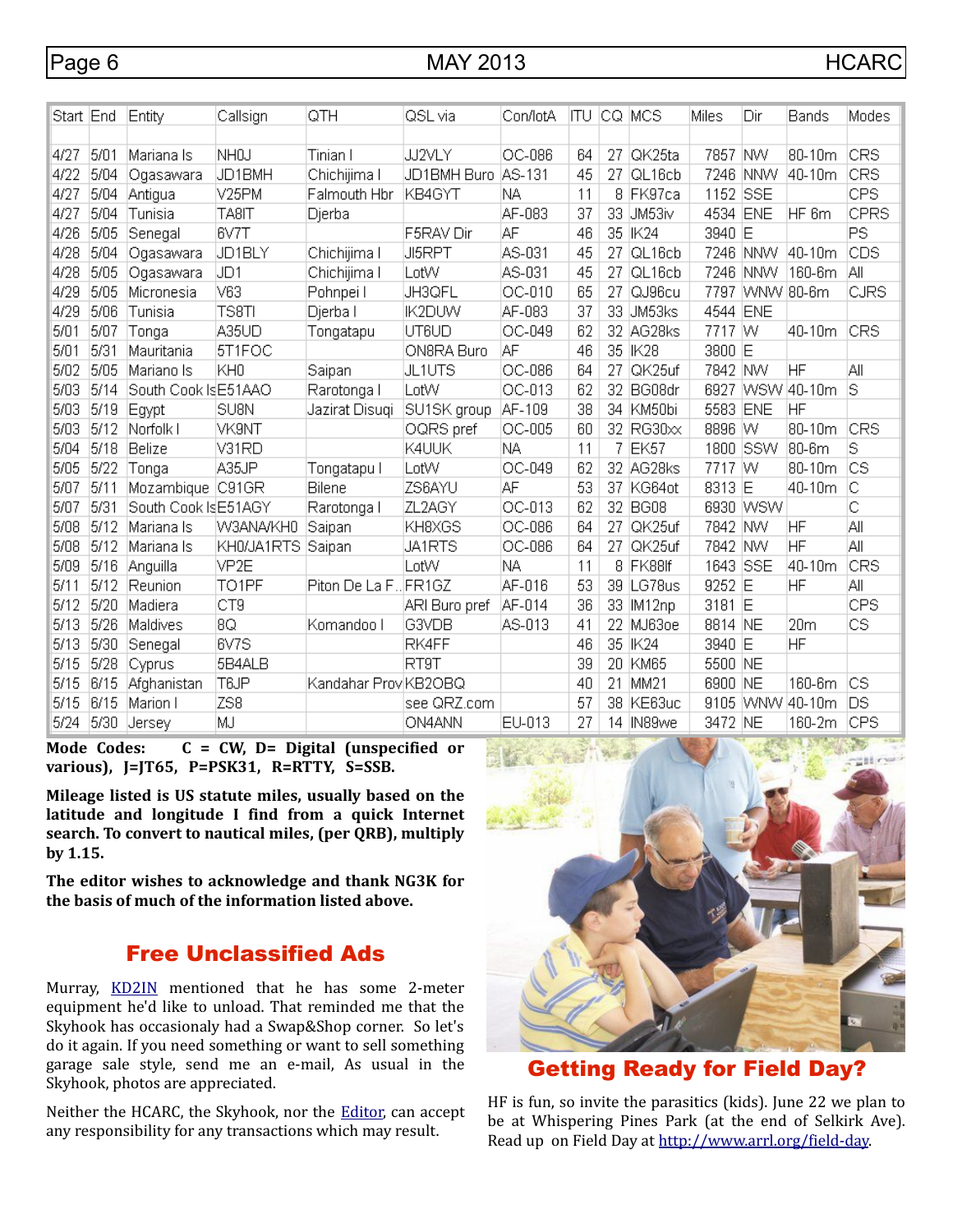

Ocean County ARES® News

On April 17th, Ocean County ARES held a general meeting at the Ocean County EOC. Al Mantz, Radiological Control Officer for Ocean County gave RERP 2013 to all those who attended. I would like to welcome new members of Ocean County ARES: Jim Simonsen – W2SIM, Ken Simonsen – W2KJS and Gavin Rozzi – KD2CXZ.

## **Boston Marathon Communications**

## *From the April 17, 2013 ARES E-Letter:*

As has happened many times in years past, over 200 Amateur Radio operators participated in communications for the Boston Marathon on Monday, April 15, 2013. Unlike prior challenging situations such as very warm weather for the runners or other weather-related challenges, this year's marathon will be remembered for the bombings that took place at the finish line. Despite this heinous act, professional first responders, medical volunteers from the American Red Cross that staffed the route, and Amateur Radio operators performed magnificently in the face of adversity.

"Within minutes, cell phone systems became overloaded and making phone calls and text messages was difficult. Amateur Radio operators performed communication duties under duress and performed admirably. No Amateur Radio volunteers were injured on the course in this terrible act," said Steve Schwarm, W3EVE, who is the Amateur Radio Course Communication Coordinator and associated with a consortium of clubs and groups known as Marathon Amateur Radio Communications (MARC).

"At the finish line net control, which was only 400 feet from the initial blast, we heard the explosion. I poked my head outside to confirm what I thought it was and saw the white smoke. We immediately knew what had happened and commenced a roll call of all ham operators and medical tents. State Police authorities initially ordered us to lock down and post a ham for security watch outside the net control trailer. Thankfully none of our people were hurt," said Paul Topolski, W1SEX, Amateur Radio Finish Line Coordinator.

Following the explosion and roll call, Topolski stated that they began pulling together updates and sent the information via the Massachusetts Emergency Management Agency (MEMA) Web-EOC software tool and provided updates via Amateur Radio. Shortly after sending a few updates both Boston Police and Massachusetts State Police gave the order for the tent area to be evacuated. "In my mind, the course end of things is where a lot of work needed to happen as runners eventually needed to be stopped, congregated and transported to safety and staging areas," Topolski said. "At the finish line, our job was to check on the safety of our people, provide those initial updates and evacuate per police instructions. Three of our Amateur Radio operators redeployed to the Boston Marathon Course Net Control Center."

Across the course outside of the finish line after the bombings occurred, first aid stations were consolidated to larger first aid stations to pool runners for pickup and to keep runners warm as there were enhanced tents along the route where runners could be kept warm and hydrated. At the Heartbreak Hill first aid station, amateur operators had a complete base station setup, including a computer, and were prepared to handle health and welfare traffic as required. Several shelters were set up along the route at churches and schools, and Amateur Radio operators from secured first aid stations went to those shelters, providing communications in those areas until runners were moved out of their locations.

"My role at the request of Steve, W3EVE, as event organizer before the race was to shadow the course medical tent coordinator for the Red Cross, Kandi Finch," said Rob Macedo, KD1CY, who is also the Eastern Massachusetts ARES Section Emergency Coordinator. "It was a challenging position but all organizers on both the Amateur Radio side and Red Cross side said things went well in coordinating during normal race conditions and particularly after the bombings."

At course net control, which was away from the bombings, ham operators controlled their nets calmly and professionally while also expressing an appropriate level of urgency. Over a dozen amateurs at the net control center pooled together to announce messages and keep status of changes along the course route as required.

[Continued on next page]